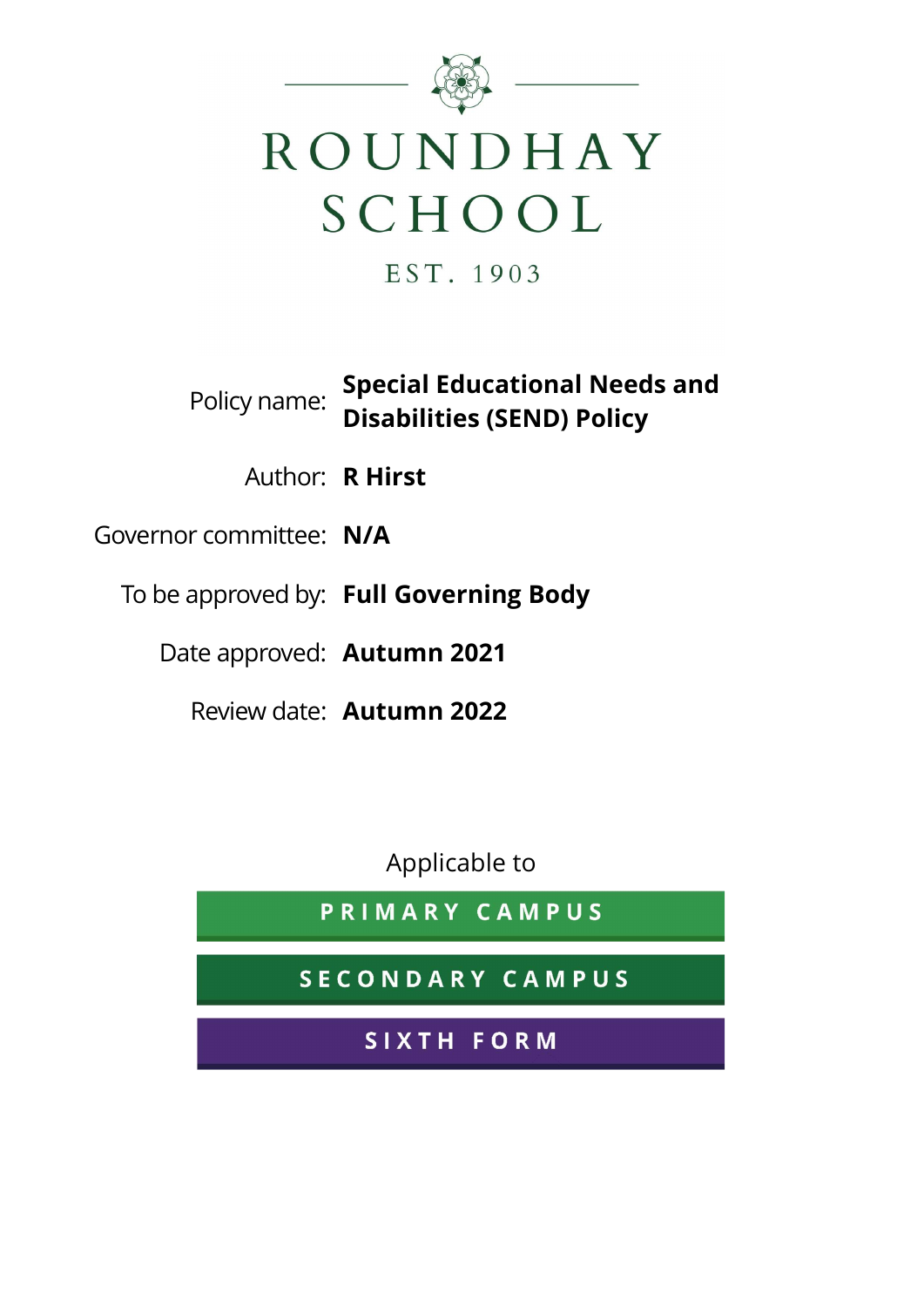Provision for children with Special Educational Needs and Disabilities is coordinated by:

Through School SENCo- Strategic Lead of SEND: Rebecca Hirst (SEN@roundhayschool.com/ 0113 3931228)

Secondary Assistant SENCo's: Kate Snow Anna Cooper Sarah Williams

Primary SENCo: Laura Coles (Primarysen@roundhayschool.com/ 0113 5182030)

# Mission Statement

Roundhay School values the individuality of all children. We are committed to giving all of our pupils every opportunity to achieve the highest standards. We do this by taking into account pupils' varied life experiences and needs. We offer a broad and balanced curriculum and have high expectations for all pupils. The achievements, attitudes and well-being of all our children matter. This report helps to ensure that our school promotes the individuality of all our children, irrespective of age, attainment, background, disability, ethnicity or gender. At Roundhay, every teacher is a teacher of SEND.

We were judged in November 2013 to be OUTSTANDING in all categories when visited by Ofsted. The inspection team, including two of Her Majesty's inspectors stated that: "Roundhay School is all about its students", where "students make rapid progress and academic standards are high", and "staff ensure that each one, regardless of background or ability, is given the opportunity to shine." The school works with Leeds City Council to provide for children with Special Educational Needs and Disabilities in accordance with the Children and Families Act 2014 and the SEND Code of Practice 2015.

It is essential to refer to the statutory documents published on the school's website in conjunction with this report.

The SENCos, with the support of the Headteachers and the Governing Body, take responsibility for the day to day operation of provision made by the school for pupils with SEND and provide professional guidance in the area of SEND to secure high quality teaching and the effective use of resources to bring about improved standards of achievement for all pupils.

Please email or make an appointment with the school office if you wish to speak to the SENCos or Inclusion Team.

# Roles and Responsibilities

The Special Educational Needs Co-ordinators have responsibility for co-ordinating the day to day provision and the overall strategy for students with SEN provision. They will work with Middle Leaders and the Senior Leadership Team on intervention and implementation of the SEND policy, to ensure that all students who require additional support and interventions are identified. The SENCO will coordinate the intervention and ensure that all staff are clear about their roles and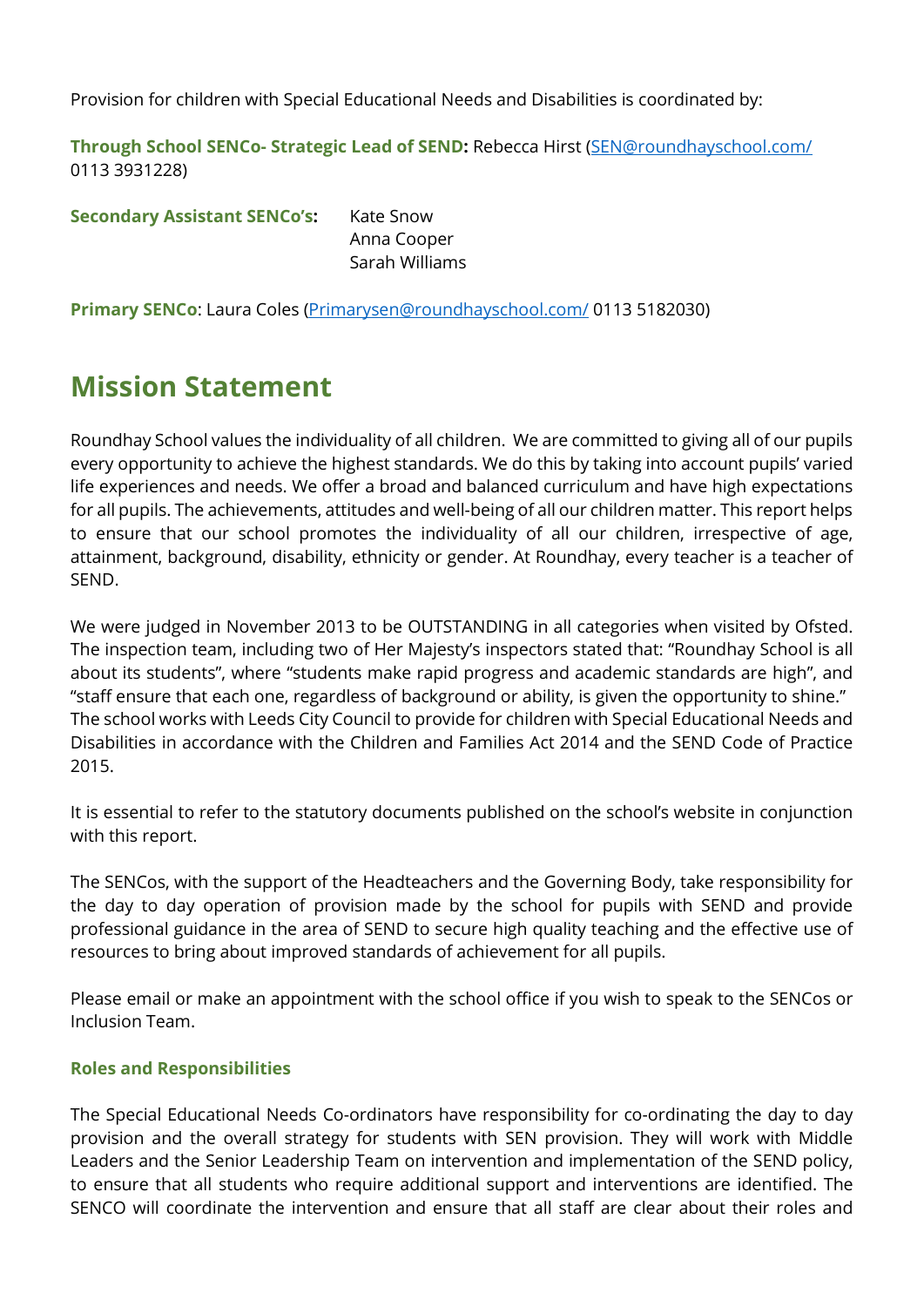responsibilities. They will ensure that the progress of students and impact of the intervention packages are carefully monitored and reported to the Senior Leadership Team. The SENCO will liaise with parents regarding supporting students at home and keeping them up-to-date with the provision within the school.

## Definition of Educational Special Needs

Special Educational Needs are defined as: A pupil has SEND if their learning difficulty or disability calls for special educational provision, namely provision different from, or additional to, that normally available to pupils of the same age.

It should be noted that behaviour difficulties should not automatically lead to a pupil being identified as having a SEND. Instead, the school will look at all barriers to a student making progress to form a view if behaviour difficulties are symptomatic of unmet SEND difficulties.

Special Educational provision means: Educational provision that is additional to, or otherwise different from, the educational provision made generally for students of their age group. The 2014 SEND Code of Practice suggests that it is helpful to see students' needs and requirements as falling within the broad areas identified below:

## - Communication and interaction

Children and young people with speech, language and communication needs (SLCN) have difficulty in communicating with others. This may be because they have difficulty saying what they want to, understanding what is being said to them or they do not understand or use social rules of communication. The profile for every child with SLCN is different and their needs may change over time. They may have difficulty with one, some or all of the different aspects of speech, language or social communication at different times of their lives.

Children and young people with ASD, including Asperger's Syndrome and Autism, are likely to have particular difficulties with social interaction. They may also experience difficulties with language, communication and imagination, which can impact on how they relate to others.

#### - Cognition and learning

Support for learning difficulties may be required when children and young people learn at a slower pace than their peers, even with appropriate differentiation. Learning difficulties cover a wide range of needs, including moderate learning difficulties (MLD), severe learning difficulties (SLD), where children are likely to need support in all areas of the curriculum and associated difficulties with mobility and communication, through to profound and multiple learning difficulties (PMLD), where children are likely to have severe and complex learning difficulties as well as a physical disability or sensory impairment.

Specific learning difficulties (SpLD), affect one or more specific aspects of learning. This encompasses a range of conditions such as dyslexia, dyscalculia and dyspraxia.

#### .- Social, emotional and mental health difficulties (SEMH)

Children and young people may experience a wide range of social and emotional difficulties which manifest themselves in many ways. These may include becoming withdrawn or isolated, as well as displaying challenging, disruptive or disturbing behaviour. These behaviours may reflect underlying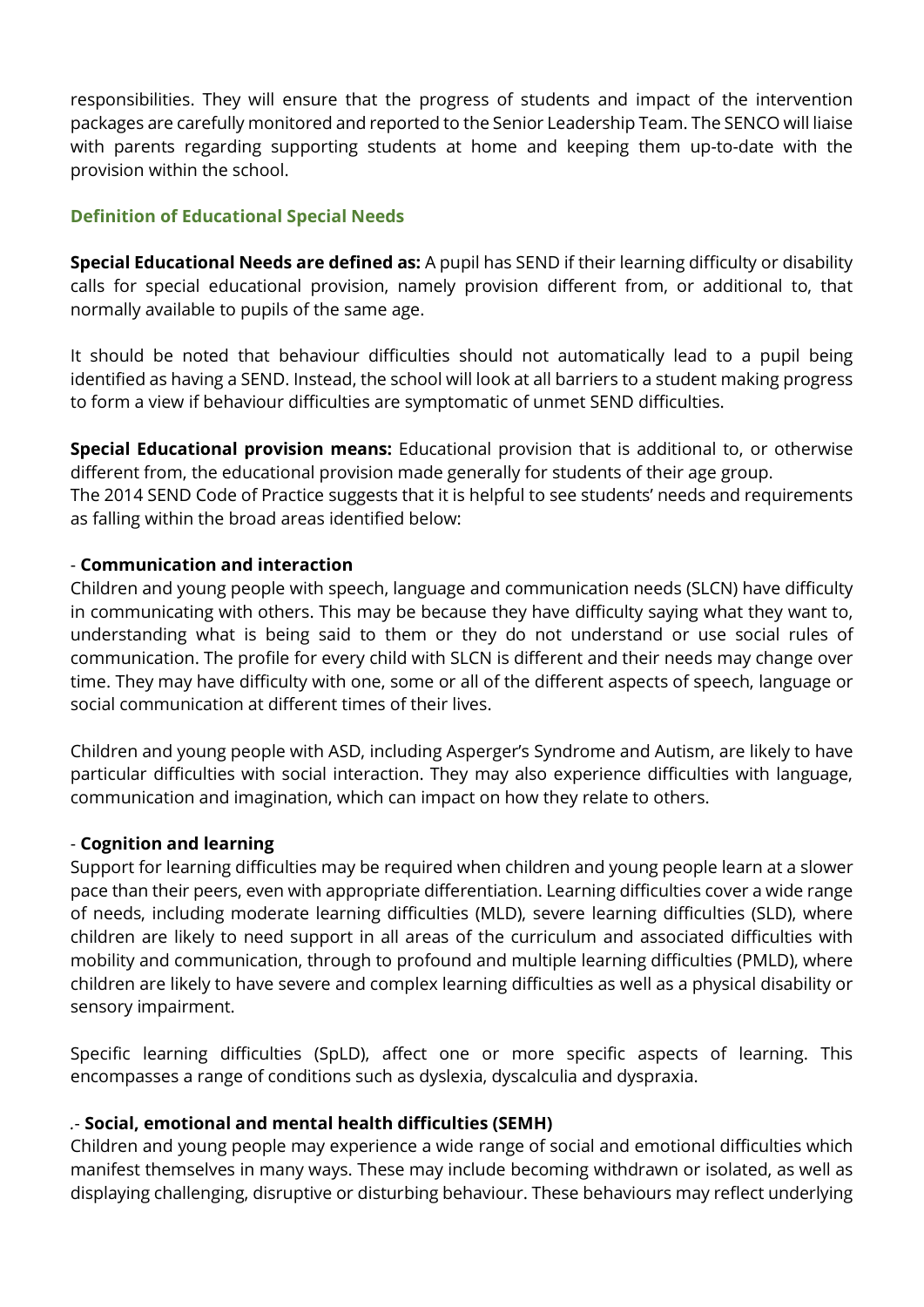mental health difficulties such as anxiety or depression, self-harming, substance misuse, eating disorders or physical symptoms that are medically unexplained. Other children and young people may have disorders such as attention deficit disorder, attention deficit hyperactive disorder or attachment disorder.

#### - Physical and/or sensory

Some children and young people require special educational provision because they have a disability which prevents or hinders them from making use of the educational facilities generally provided. These difficulties can be age related and may fluctuate over time. Many children and young people with vision impairment (VI), hearing impairment (HI) or a multi-sensory impairment (MSI) will require specialist support and/or equipment to access their learning, or habilitation support. Children and young people with an MSI have a combination of vision and hearing difficulties. Some children and young people with a physical disability (PD) require additional ongoing support and equipment to access all the opportunities available to their peers.

At Roundhay School, students are identified as having special educational needs at the earliest possible point in order to implement effective provision to improve outcomes for the child.

In addition, parent/carers, school staff or the students themselves can identify an area of emerging need which would also be investigated by the SENCO who will organise appropriate additional provision if required. The SENCO also liaises with feeder schools to identify any students' special educational needs during the transition periods between Nursery and Reception and Years 6 and 7 and will also liaise with nursery's/ schools of students transferring to Roundhay School.

We work closely with parents and children to ensure that we take into account the child's own views and aspirations and the parents' experience of, and hopes for, their child. Parents are invited to be involved at the planning and reviewing stages of the SEND provision for their child.

All children benefit from 'Quality First Teaching': this means that teachers are expected to assess, plan and teach all children at the level which allows them to make progress with their learning. In addition, we implement some focused interventions to target particular skills. Pupils who are identified as having SEND receive support that is 'different from' and/or 'additional to' normal class differentiation.

We have high expectations of all our children.

Please refer to the whole school provision maps for more detailed information.

#### Underpinning ALL our provision in school is the graduated approach cycle of:

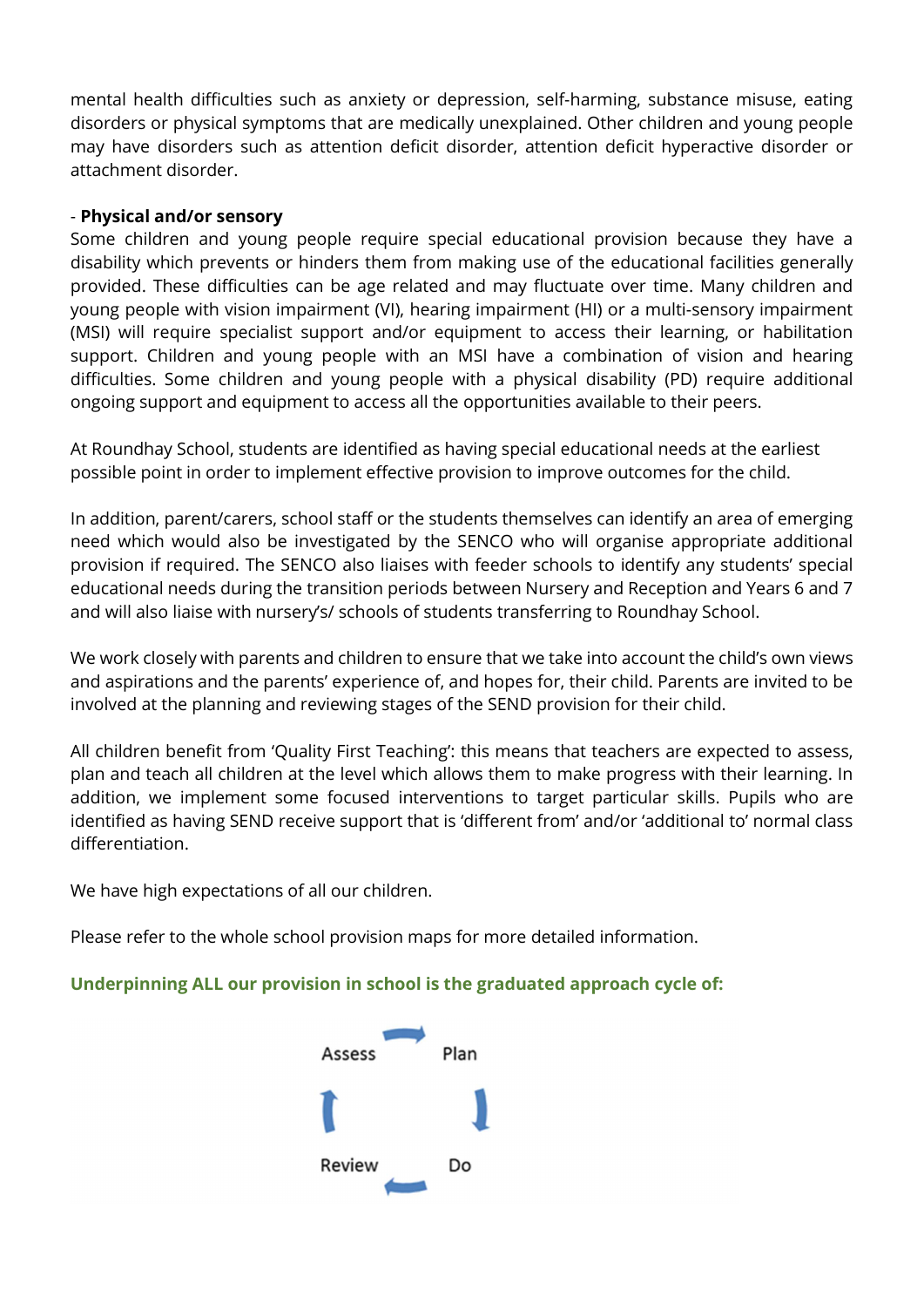All teachers are responsible for every child in their care, including those with special educational needs. (Reference: SEN Code of Practice 2015).

Assess: Investigation into the pupil's needs will take place with parental involvement following expressions of concern from school, family or other professionals. The SENCo, in partnership with other professionals, will then determine if a pupil requires additional provision or not.

**Plan:** Parents will receive notification of their child's extra provision, detailed on a pupil passport and provision maps (primary).

**Do:** Class teachers are responsible for quality first teaching and the implementing of agreed provision. Specialists may be involved at any point to support a child or young person's progress and may be part of the plan.

**Review:** The effectiveness of support and interventions and their impact on the pupil's progress will be reviewed in line with the agreed date and provision revised accordingly.

# Aims and objectives

• To identify, at the earliest possible opportunity, barriers to learning and participation for pupils with SEND;

• To ensure that every child experiences success in their learning and achieves to the highest possible standard;

• To enable all children to participate in lessons fully and effectively and to have their voices heard;

- To value and encourage the contribution of all children to the life of the school;
- To work in partnership with parents;
- To work with the Governing Body to enable them to fulfil their statutory monitoring role;

• To work closely with external support agencies, where appropriate, to support the need of individual pupils;

• To ensure that all staff have access to training and advice to support quality teaching and learning for all pupils.

# Identifying children at SEND (SEN Support)

Children with SEND are identified by one of three assessment routes, all of which are part of the overall approach to monitoring progress of all pupils:

• The progress of every child is monitored at pupil progress meetings where children are identified as not making progress in spite of 'Quality First Teaching'. They are discussed with the Inclusion team and a plan of action is agreed.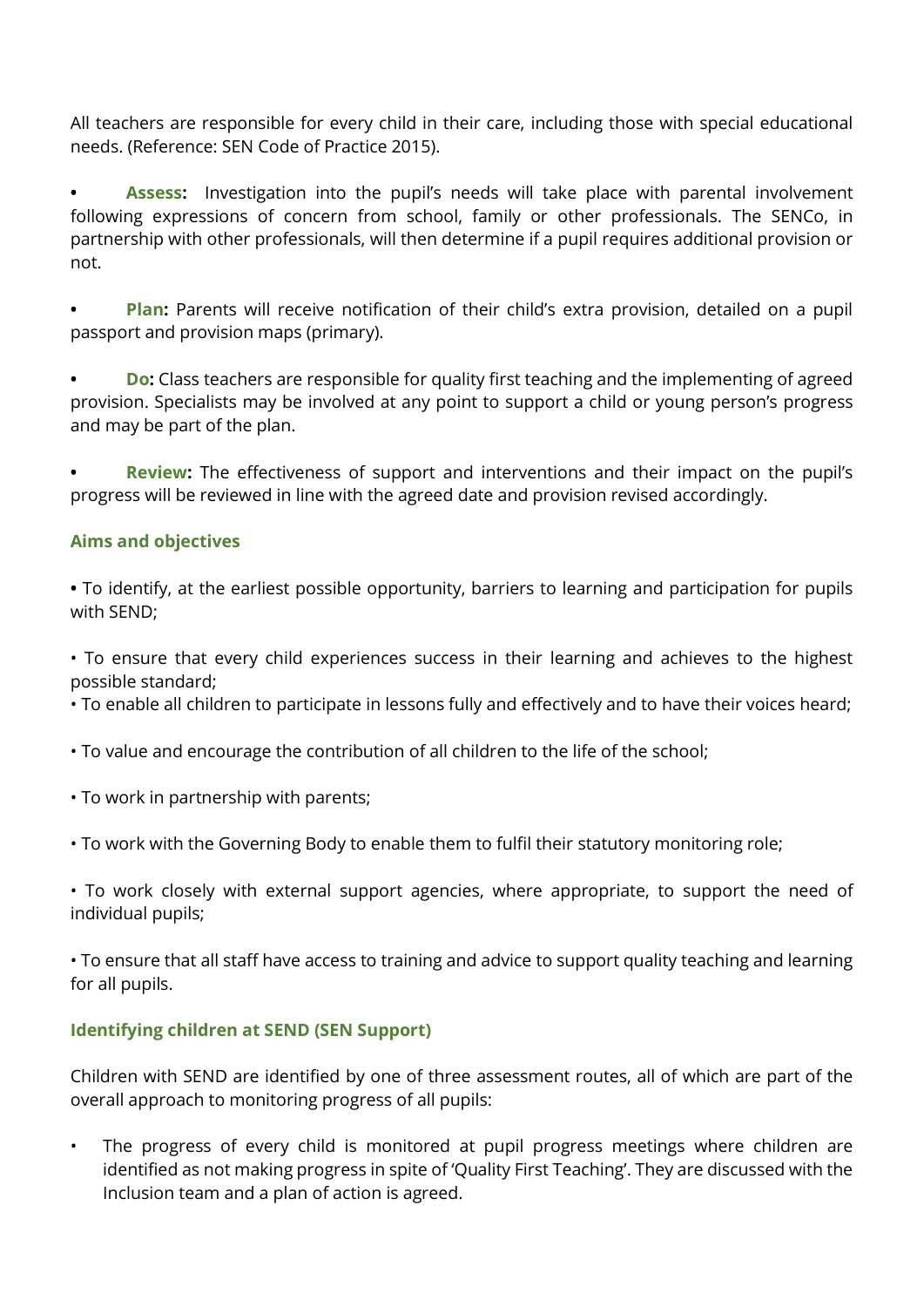- Class teachers are continually aware of children's learning. If they observe that a child, as recommended by the 2014 Code of Practice, is making less than expected progress, given their age and individual circumstances, they will seek to identify a cause. This can be characterised by progress which:
	- is significantly slower than that of their peers starting from the same baseline
	- fails to match or better the child's previous rate of progress
	- fails to close the attainment gap between the child and their peers
- Parents sometimes ask us to look more closely at their child's learning. We take all parental requests seriously and investigate them all. Frequently, the concern can be addressed by Quality First Teaching or some parental support. Otherwise, the child is placed at SEND Support on our SEND register following detailed assessments.

Although the school can identify special educational needs, and make provision to meet those needs, we do not offer diagnoses. Parents are advised to contact their GP if they think their child may have ASC, ADHD or an additional disability. We are unable to provide a diagnosis for dyslexia but the team are able to support you with the pathway to access this.

#### Working with Parents and Children

We aim to have positive and informative relationships with all of our parents/carers. If a child is experiencing difficulties, a member of staff working with the child will inform parents and agree and plan the appropriate provision. This is part of the graduated approach cycle of 'Assess, Plan, Do, Review' required in the Code of Practice. Depending on their age, and their interests, the child may be invited to attend all or part of the meeting.

Thereafter, parents and children are welcome to make an appointment to review progress made, set targets and agree provision for the next term.

We welcome and encourage all parents to participate in their child's educational progress from the outset. We will draw attention to available support outside school (e.g. Leeds SEND Information Advice Support Service - SENDIASS)

Pupils with SEND are given regular opportunities to voice their opinions and views. For example at primary there is a regular cycle of pupil voice, ask it baskets, worry monsters and books, and talking mats. At secondary student voice is collected regularly, talking mats are still used for many pupils. Once pupils are in year 9 they are introduced to Preparing for Adulthood, discussing aspirations for careers, independent living, healthy living, community and relationships. Parental voice is also collected before any meetings. If a parent is concerned that their child may have additional needs then they would discuss with the class teacher, form tutor and/or the Head of Year who can pass on details to the Inclusion team. The Inclusion team is always represented at parents' evenings for any additional enquiries.

Furthermore, Personal Education Plans take place for Children Looked After and at the Primary Campus this is extended to completing Education Plan meetings for Post Adopted Children.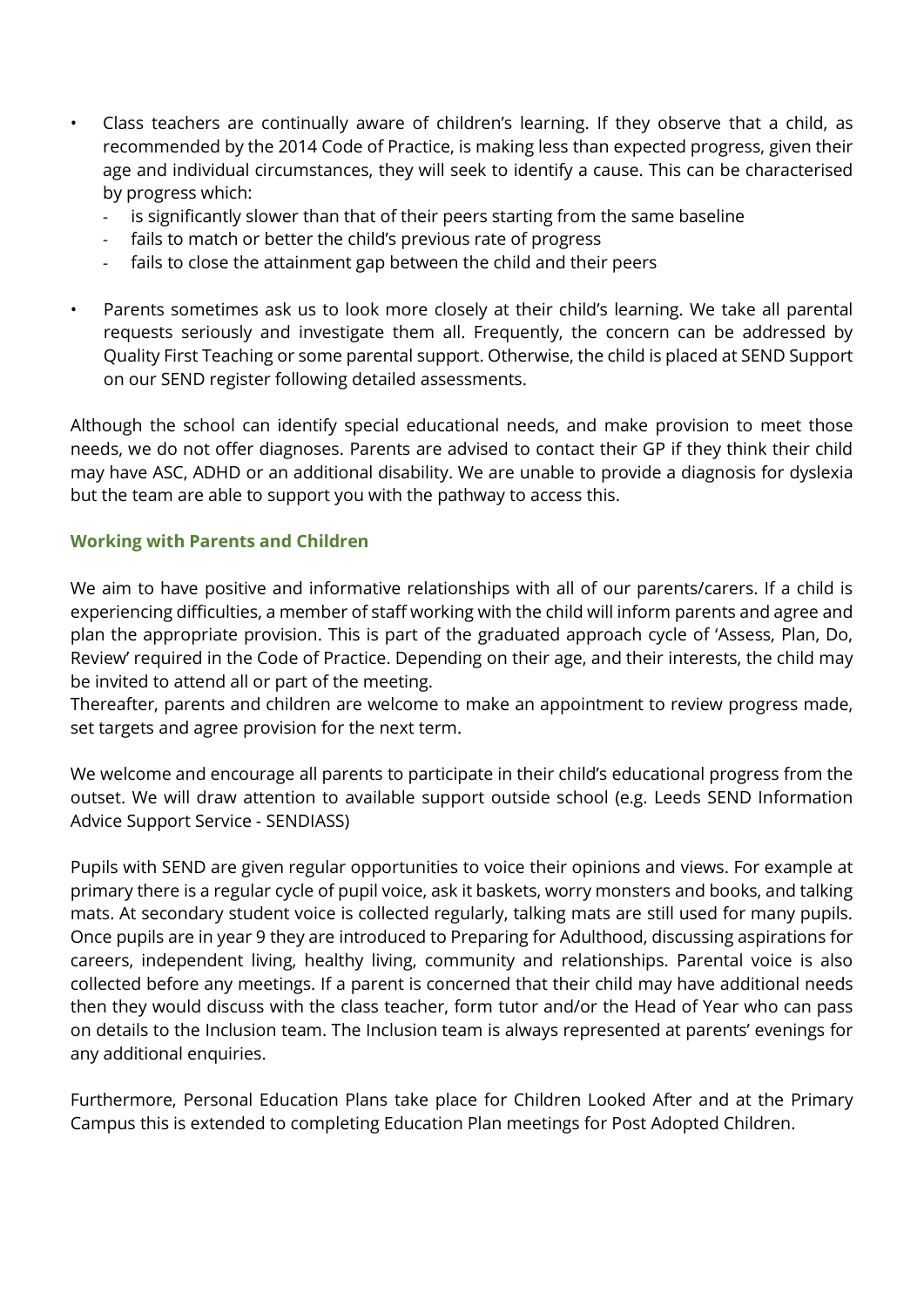# Moving to an EHCP (Education, Health and Care Plan)

If children fail to make progress, in spite of high quality, targeted support at SENS, we may apply for the child to be assessed for an EHC Plan. Generally, we apply for an EHC Plan if:

• The child has a disability which is lifelong and which means that they will always need support to learn effectively

• The child's achievements are so far below their peers that we think it likely that the child may at some point benefit from specialised provision.

As young people prepare for adulthood, EHCP outcomes will reflect their ambitions, which could include higher education, employment, independent living and participation in society.

Having a diagnosis (e.g. of ASD, ADHD or dyslexia) does not mean that a child needs an EHC Plan. If the application for an EHC Plan is successful, a member of the Local Authority will call a meeting for parents, the child and the school together with any health or social care professionals who are involved with the family. The meeting will record the child's strengths, their dreams and aspirations as well as the barriers they face. Specific outcomes for the child will be set/reviewed in this meeting. Following the meeting, the LA will produce the EHC Plan which will record the decisions made at the meeting.

As part of Leeds LA, your child is not automatically allocated additional funding despite being in receipt of an EHCP.

#### SEND Register

 A SEND register exists for each pupil in each year group who has an EHCP, or has additional SEND needs, and is maintained by the SENCo.

 The SEND Register is available to school staff, through tagging as E (EHCP) and K (SEN Support) on Class Charts, to help and support teaching staff accurately plan for, and teach students with special educational needs.

 The SEND Register is a fluid document that is constantly updated to reflect a child's current needs and support required. The numbers of students on the register, and the information contained will be subject to change.

 Students with complex special educational needs (including those with EHC plans) will have a Pupil Passport in addition to being on the SEND register. This provides information about the student's needs, any challenges they face in school and strategies to support the pupil.

# Funding for Inclusion

In specific circumstances, school is able to apply for top up funding from the local authority to further support the identified need including deployment of staff, resources and equipment as appropriate to best meet the needs of the child.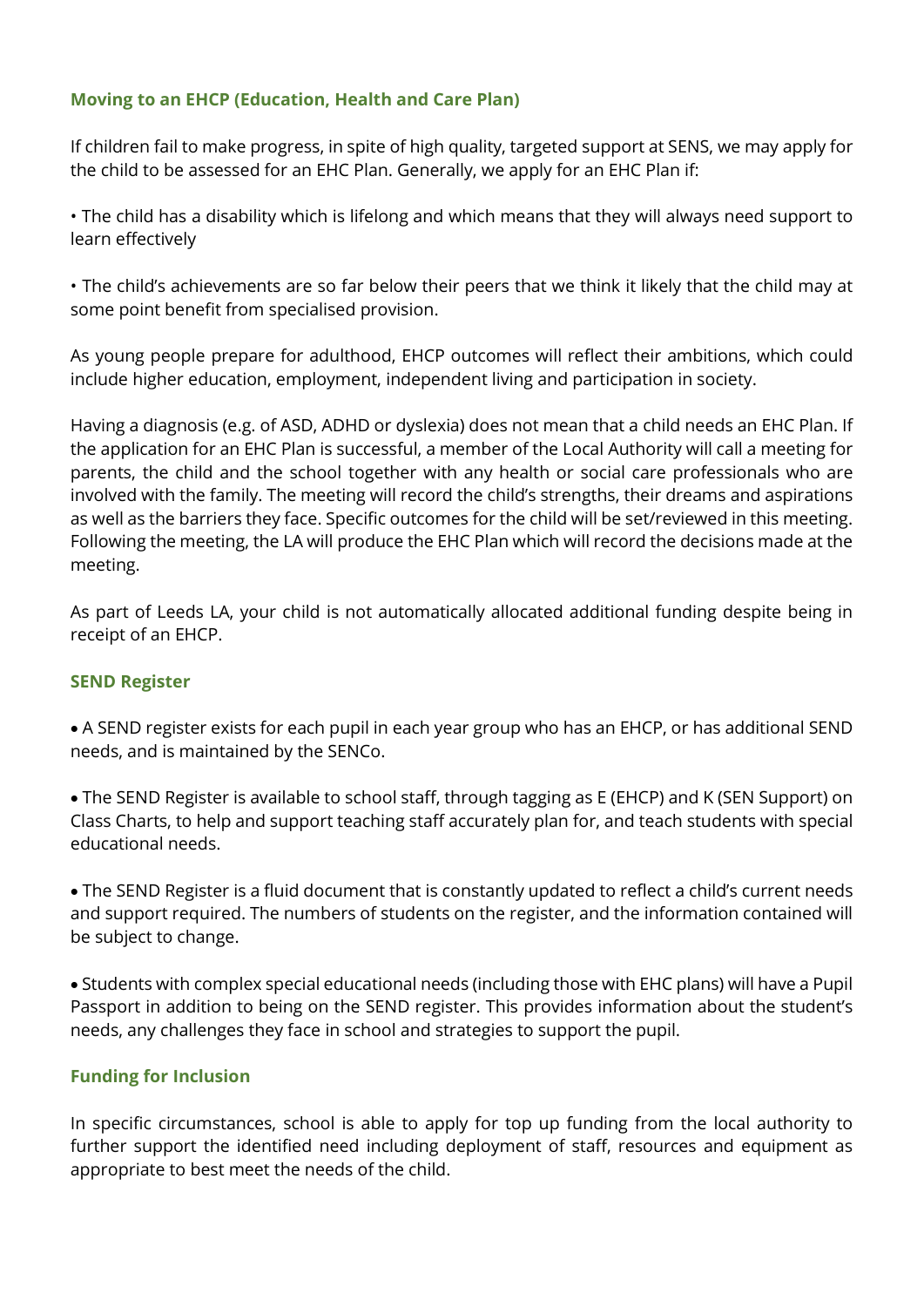## Teaching and Learning

We believe that all children learn best when included with the rest of their class. Our aim is for all children to be working independently, in class. Children with SEN and disabilities are entitled to be taught by their teacher, not always by a TA. Teachers aim to spend time each day working with all children with SEND, individually or as part of a group.

The needs of the vast majority of pupils will normally be met through differentiated curriculum planning and varied teaching styles. Additional teaching support, including Teaching Assistants, may be deployed to support this process.

The school has a range of interventions available which are listed on the whole school provision map. When considering an intervention, we look first at the child's profile of learning and specific assessment results in order to select the intervention which is best matched to the child.

## Adaptations to the curriculum teaching and Learning Environment

Both sites at Roundhay School are disability friendly. The schools are split over two and three levels. Both campuses have access to a lift, corridors are wide and we have an easy access toilet. We generally find that no additional adaptations to the building are necessary for children with physical disabilities. Other adaptations to the physical environment will be made, as appropriate, to accommodate children with other sensory disabilities.

All of our classrooms are inclusion-friendly: we aim to teach in a way that will support children with tendencies towards dyslexia, dyspraxia, ASD etc. This is good practice to support all children but is vital for those who particularly need it. All of our children access the full National Curriculum, and we recognise achievement and expertise in all curricular areas. As part of normal class differentiation, curriculum content and ideas can be simplified and made more accessible by using visual, tactile and concrete resources. Every classroom at the primary site has a calm area which is available to all children and alongside this, all classrooms have the ability to include individual work stations tailored to children's individual needs. The secondary site has an inclusion base, an autism base and a dyslexia base which children can access when appropriate.

For more detailed information, please see the whole school provision maps.

#### Additional Resourced Provision at Secondary Campus

The school is specially resourced to provide for pupils with specific leaning difficulties. The Dyslexia Base is staffed by specialist teachers and in-class support is provided by Teaching Assistants who are trained in the strategies necessary for working with dyslexic pupils. The Dyslexia Base is open to pupils attending schools within the Leeds Education Authority. All pupils taught in the Base will have an EHC plan specifying specific learning difficulties (dyslexia). Prospective pupils are referred to the SENCo or the Head of Dyslexia Base at Roundhay by feeder schools, Educational Psychologists, Casework Officers or parents.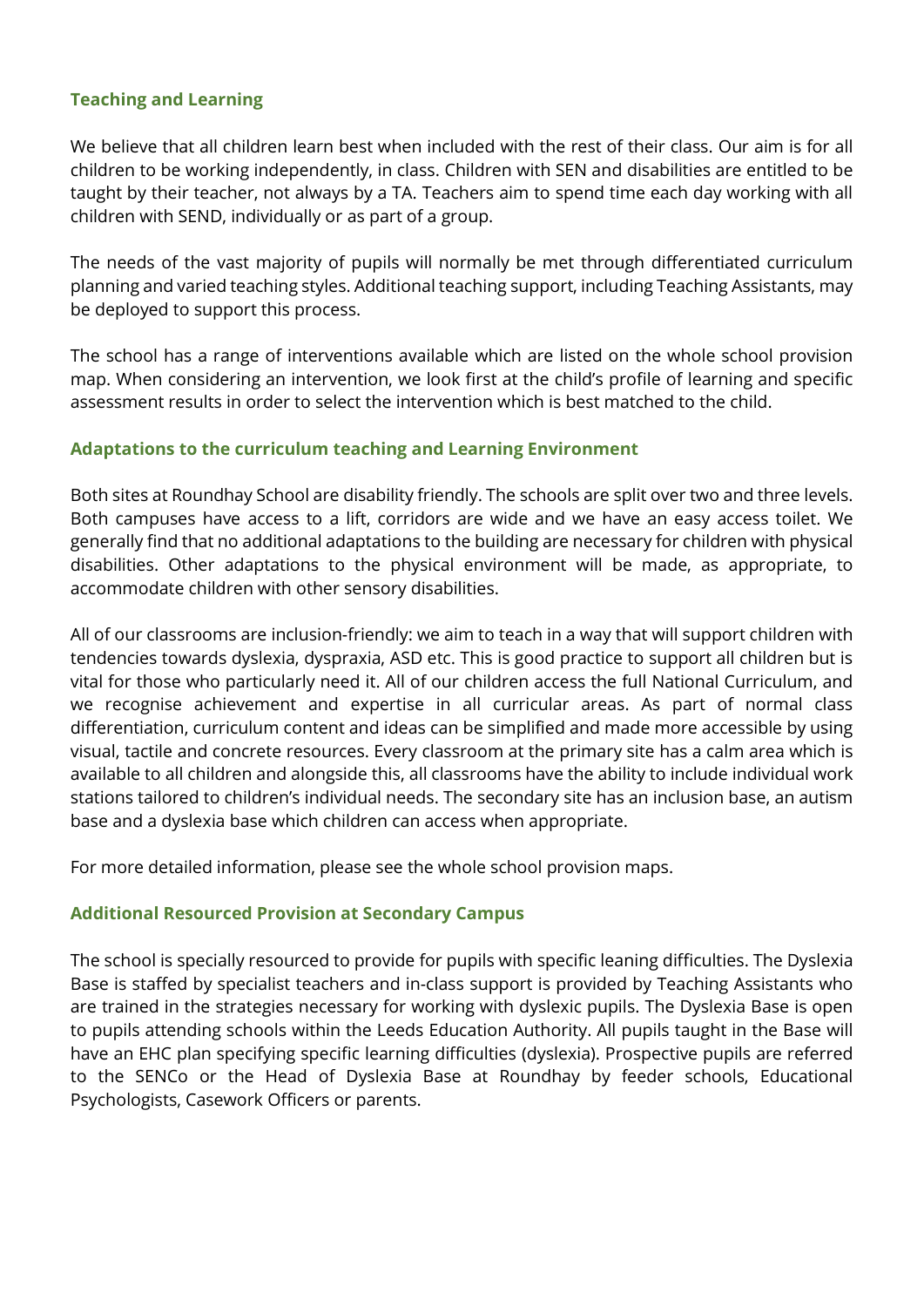#### Access to extra-curricular activities

All of our children have equal access to before school, lunchtime and after school clubs which develop engagement with the wider curriculum. Where possible, we make reasonable adjustments to meet the physical and learning needs of our children. Class trips are part of our curriculum and we aim for all children to benefit from them. No child is excluded from a trip because of SEN, disability or medical needs. If required, risk assessments are carried out and procedures are put in place to enable children to participate in activities.

#### Staff Expertise

All of our teachers are trained to work with children with SEND. They all have access to advice, information, resources and training to enable them to teach all children effectively. We offer training and self-help opportunities through access to courses, provision of books or guidance towards useful websites. Some TAs and HLTA (Higher Level Teaching Assistants) have expertise and training on other areas or specific interventions. All TAs work with children with SEN and disabilities.

Rebecca Hirst is an experienced SENCO with the Advanced SENCO Award who oversees the provision of SEND over both school sites. Furthermore, the primary SENCO, Laura Coles, has also attained the Advanced SENCO Award.

Within the inclusion team we have a wide skill base including pastoral support workers, autism lead practitioners, a THRIVE practitioner, dyslexia specialists, CBT trained workers and staff trained in intimate care and physiotherapy.

The school has a private Speech and Language Therapist, Kath Westgate, from The Talking House, who works with children, staff and parents 2 days per week.

Furthermore, through the referral process, the school can access support from Educational Psychologists, NHS Speech and Language Therapists, STARS (Autism Team), SENIT (The Special Educational Needs and Inclusion Team), Occupational therapists, Physiotherapists, The Visually Impaired Team and The Hearing Impaired Team.

#### Links with Agencies, Other Schools and Educational Establishments

We foster and develop links with the available support agencies and voluntary organisations, for example:

- Educational Psychology
- SENIT
- SENSAP
- Social Services
- Mindmate/CAMHS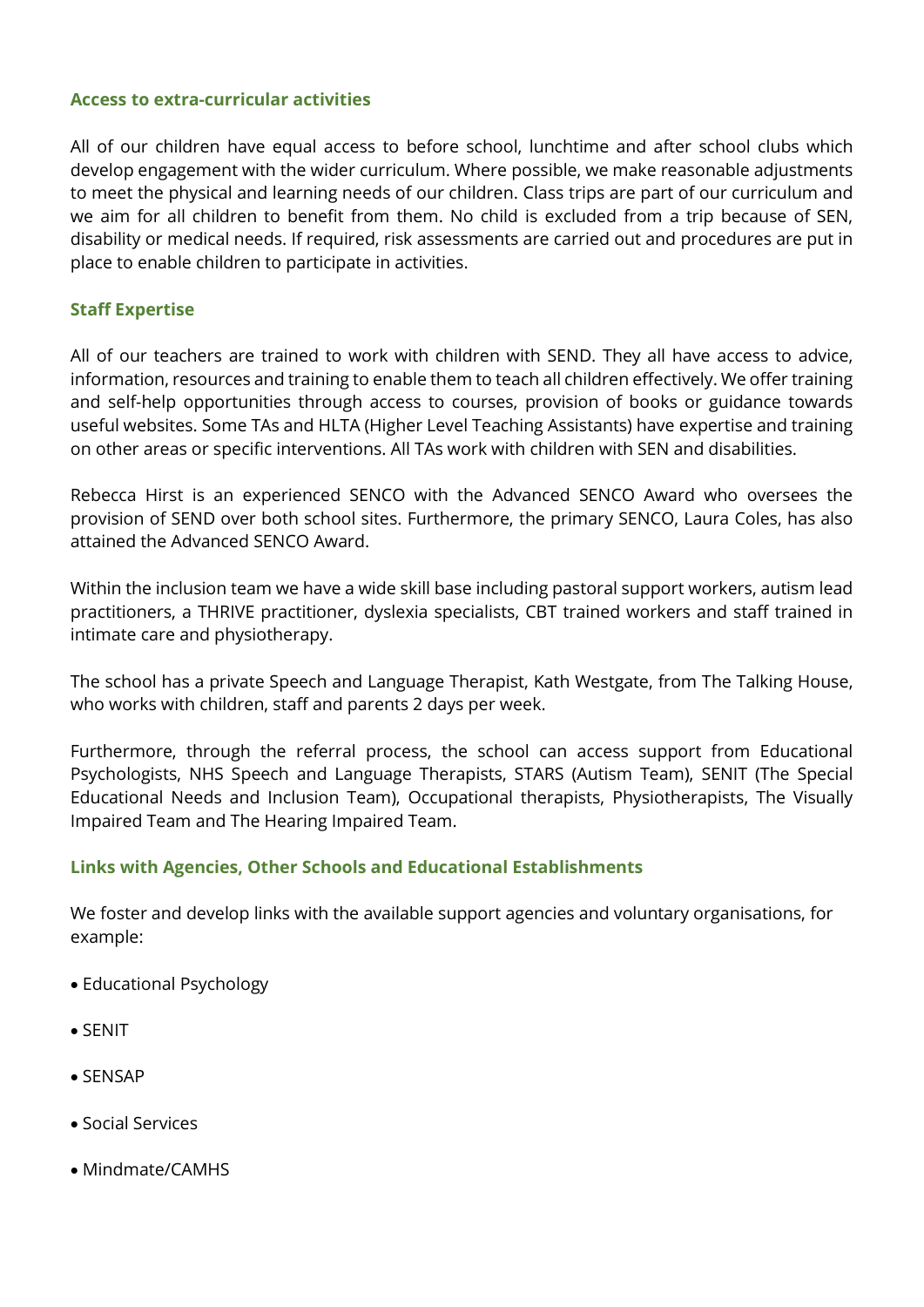Health Services (ICAN) – including Speech and Language Therapy, Occupational Therapy, Child and Adolescent Mental Health Services, Physiotherapy etc

Primary and Secondary Schools through the SENCo network

 Guidance and Support available through the Alwoodley, Moortown and Roundhay (ARM) Cluster (including counselling, play therapy and family support workers etc)

- STARS Autism Outreach
- Alternative Curriculum providers
- Leeds City College

## Children with Social, Emotional and Mental Health Needs (SEMH)

Behaviour is not classified as a Special Educational Need. If a child shows consistent unwanted behaviours, the class teacher together with the SEMH team will assess the child's needs, taking into account family circumstances and the child's known history of experiences. If the child's behaviour is felt to be a response to trauma or to home-based experiences (e.g. bereavement, parental separation) we would request a meeting with parents/carers and then may consider completing an Early Help Intervention with the family and support the child through that process.

If parents and the school are concerned that the child may have mental health needs, we encourage parents to ask their GP for a referral to CAMHS through Mindmate. Depending on level of presentation, interventions may be offered by the inclusion team. These include support to classroom teachers, meetings with parents and occasional direct one-to –one work.

If the child is felt to have long-term social, emotional or mental health needs, for example with emotional management, the school can offer a range of social skills or therapeutic interventions lead by the SEMH team. These are generally delivered by our SEMH team who develop good, trusting relationships with the children.

All children's behaviour is responded to consistently in line with our Behaviour Policy, although reasonable adjustments are made to accommodate individual needs.

The school has a zero-tolerance approach to bullying, especially towards children with SEND and disabilities. We will actively investigate all allegations and, if there is cause, work with pupils to reflect on their actions and the consequences that this has on others.

#### Access Arrangements

If a student, parent/carer, teacher or external report suggests that a student requires assistance in accessing examinations, the student will be assessed in school according to the requirements for access arrangements set by relevant exam boards. The SENCo oversees this process and decisions about access arrangements are made in consultation with a trained colleague (Anna Cooper) who assesses students. Access arrangements may include: additional time, rest breaks, a reader or scribe. During informal classroom assessments access arrangements are put in place by the class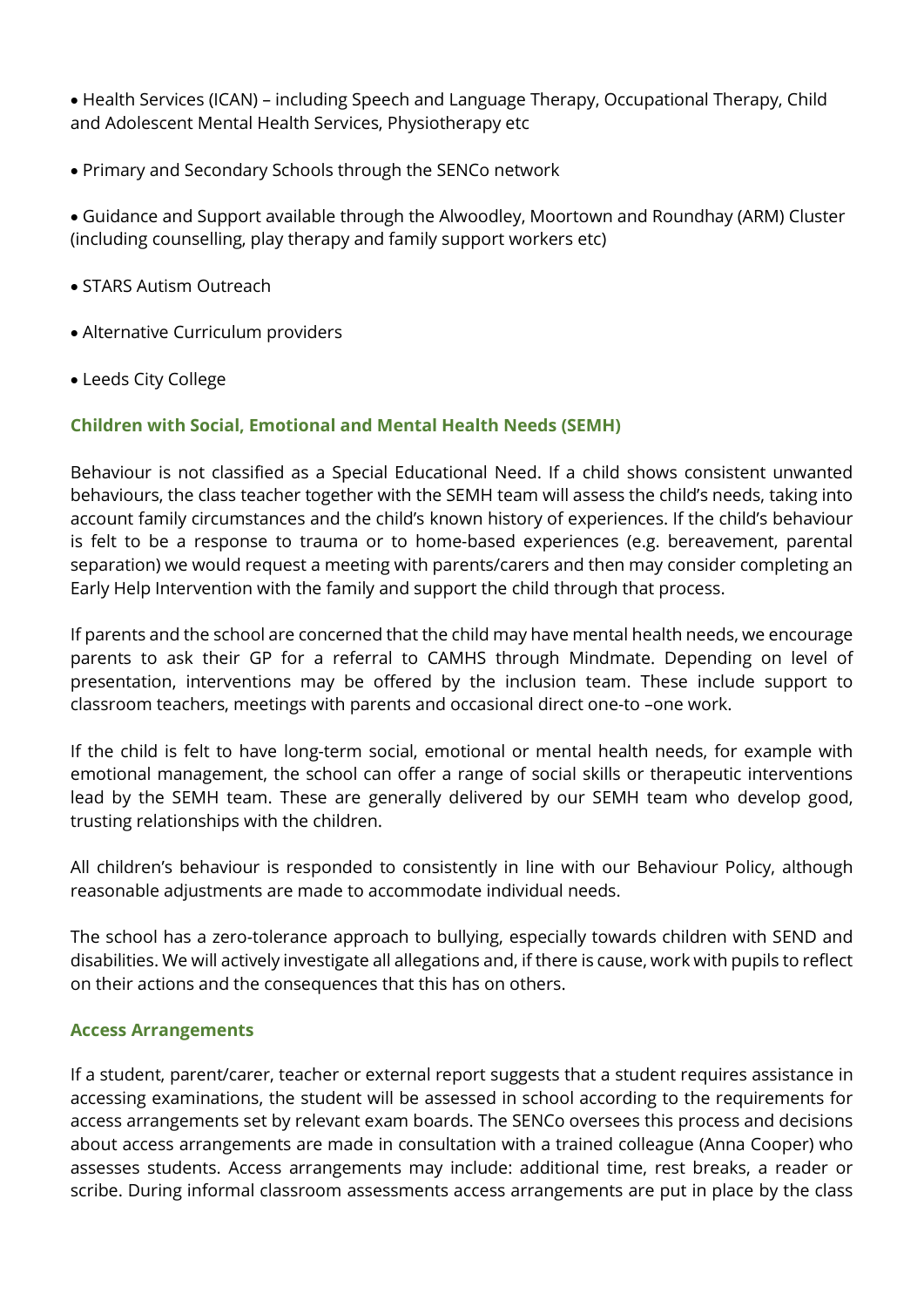teacher according to the needs of the child, the assessment that is being completed and the context of the lesson. For all assessments and exams that are part of a formal qualification in Key Stages 4 and 5 (including mock exams) school follows strict criteria when allowing access arrangements and students must meet the criteria before school is able to put the arrangements in place. The arrangements are reviewed regularly. Access arrangements for students may vary from subject to subject.

# Transition Arrangements - Transition into and within the school

We understand how difficult it is for children and parents as they move into a new class or a new school and will do what we can, according to the individual needs of the child, to make transitions between classes as smooth as possible. This may include, for example:

• Additional meetings for the parents and child with the new teacher

• Additional visits to the classroom environment in order to identify where the toilets are, where the pegs are etc.

• Opportunities to take photographs of key people and places in order to make a transition booklet.

Transition reviews for Year 6 pupils are held, where possible, in the Spring term of Year 6. The secondary SENCo/ Assistant SENCo's are invited to Annual Reviews and other review meetings. Additional transition arrangements may be made at these reviews e.g. extra visits, travel training etc.

Enhanced transition arrangements are tailored to meet individual needs.

# Transition to or from external settings

We foster strong links with feeder schools, nurseries and post 16 settings to ensure a smooth transition for all pupils including those with SEND. Arrangements include:

- Dedicated staff to deal with transition at all key phases
- Parents information evening
- Parental visits/meetings
- Guidance and support
- Ambassador days (secondary)
- Liaison with external agencies to support with transition to local colleges etc.
- Close collaboration with the Local Authority
- Access to the Careers Enrichment & Engagement Team at secondary site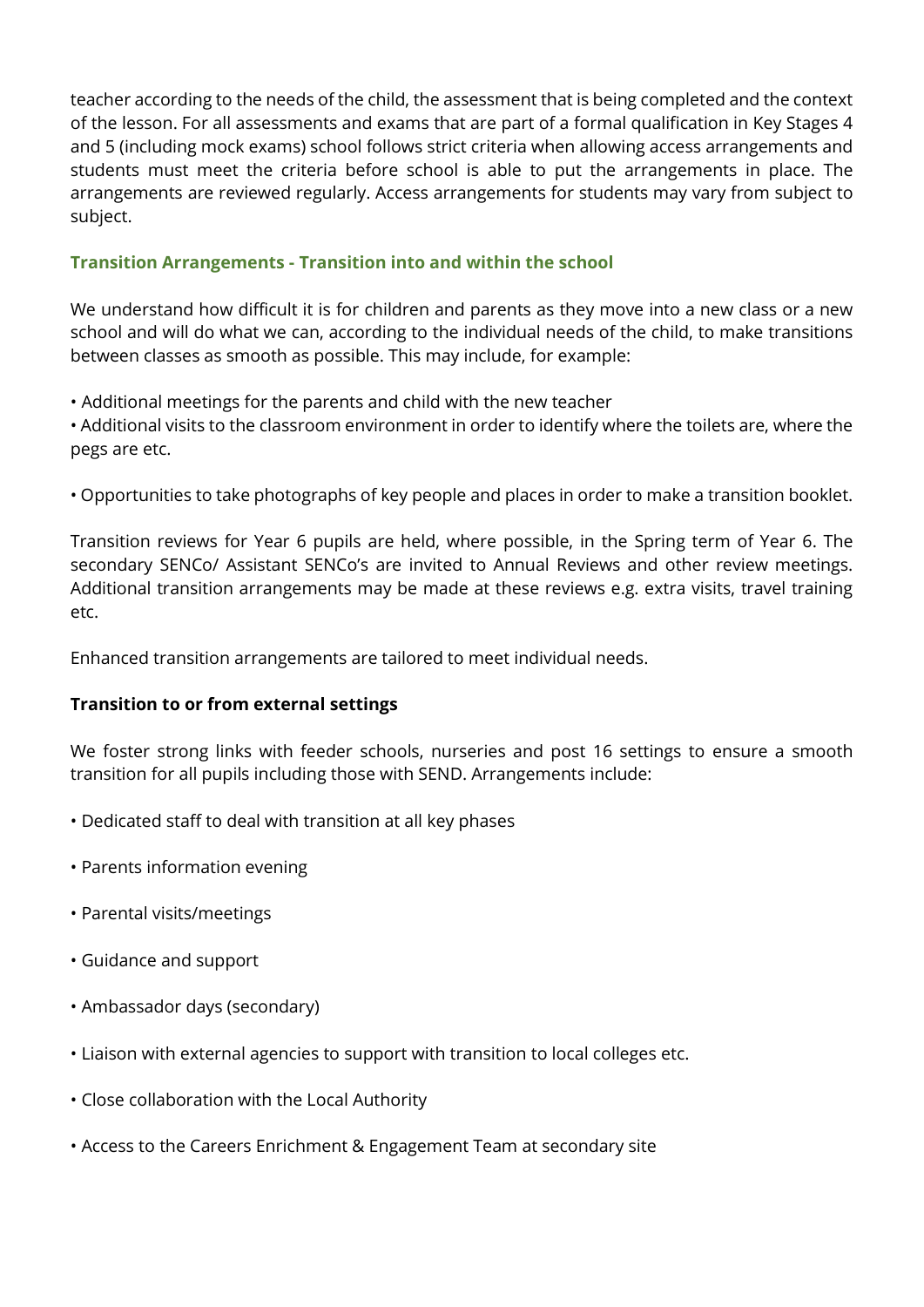## Storing and Managing Information

All information regarding SEND students is stored in accordance with Leeds City Council guidelines. Records are archived once students have left school until the 35th birthday of any SEND students. When SEND students transfer to another educational establishment information is shared with the new school/ college to ensure support an effective transition for the student.

## The Governing Body

It is the statutory duty of the governors to ensure that the school follows its responsibilities to meet the needs of children with SEND following the requirements of the Code of Practice 2014.

#### Monitoring SEND provision

Provision for SEND pupil is monitored and evaluated in the following ways:

- Learning walks to monitor the quality of provision for SEND pupils in lessons, including the roles of TAs/support assistants in classes
- Student voice discussions with SEND pupils to highlight successes and areas for development
- Data analysis of SEND students
- Work scrutiny to ensure that high expectations are in place for all students
- Discussions/feedback from staff

## Complaints

The school works, wherever possible, in partnership with parents to ensure a collaborative approach to meeting pupils' needs. All complaints are taken seriously and in the first instance can be addressed through the class teacher, SENCo or the Headteacher through the school's complaints policy and procedure. Advice and support is also available from SENDIASS.

#### Admissions

Admission arrangements are managed by Leeds City Council, but all parents are welcome to visit the school by appointment, when they will be shown around. Please contact the school office to arrange this on 0113 3931200 (Secondary) or 0113 3931207 (Primary) or email secretary@roundhayschool.com. Your call/ message will be forwarded to the most relevant member of staff.

#### Equal Opportunities

The school is committed to providing equal opportunities for all, regardless of race, faith, gender or capability in all aspects of the school. We promote self and mutual respect and a caring and nonjudgmental attitude throughout the school.

Teachers will consider the inclusiveness of all trips and activities before going ahead with planning.

Teachers will meet with parents where necessary to discuss potential barriers and how they may be overcome. The health and safety of the child and others will take priority in the decision making process for the outcome of the trip/event.